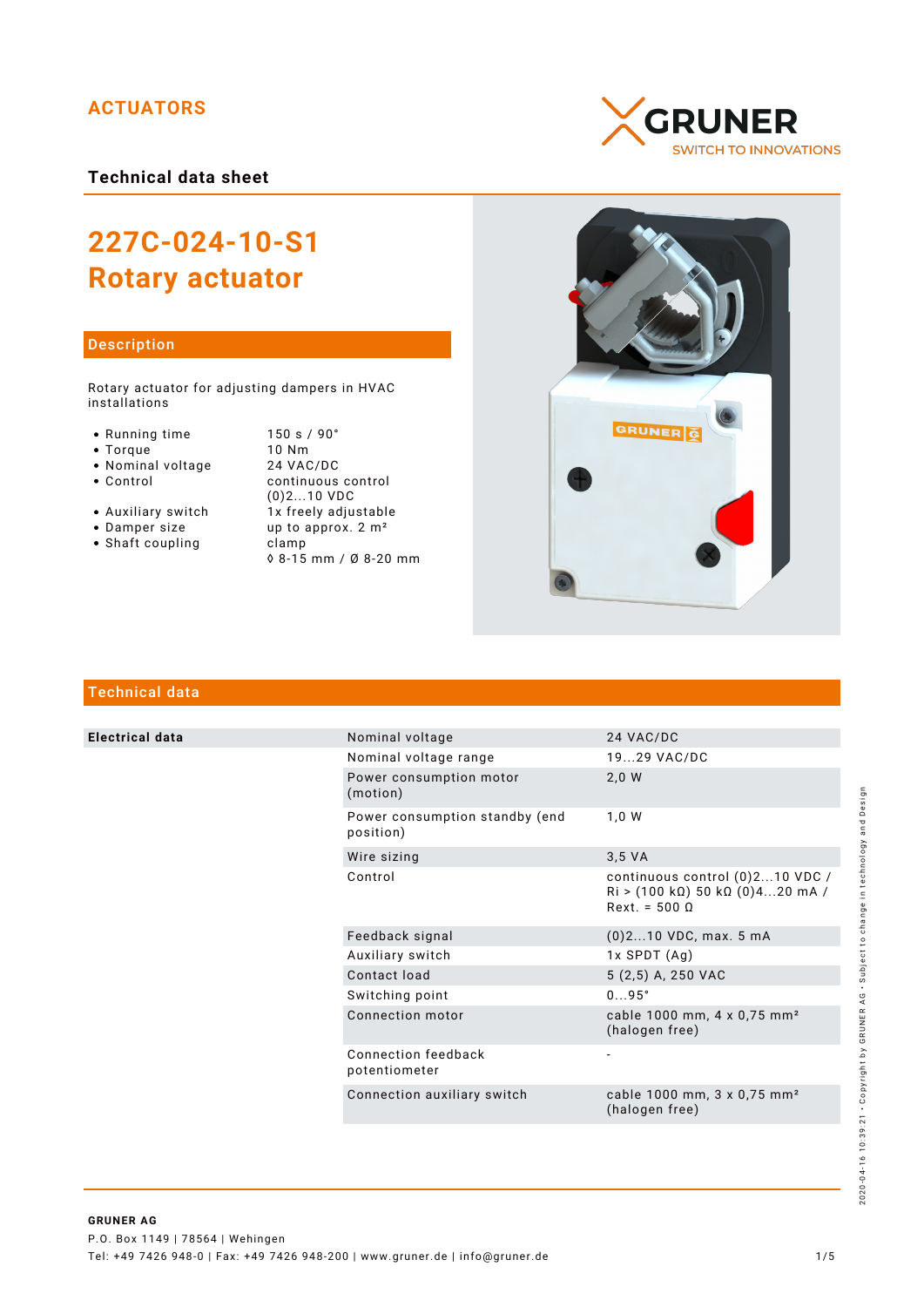

| <b>Technical data</b>      |                                         |                                                                                                            |  |
|----------------------------|-----------------------------------------|------------------------------------------------------------------------------------------------------------|--|
|                            |                                         |                                                                                                            |  |
| <b>Electrical data</b>     | <b>Connection GUAC</b>                  |                                                                                                            |  |
|                            |                                         |                                                                                                            |  |
| <b>Functional data</b>     | Torque                                  | 10 Nm                                                                                                      |  |
|                            | Damper size                             | up to approx. 2 m <sup>2</sup>                                                                             |  |
|                            | Synchronised speed                      | ±5%                                                                                                        |  |
|                            | Direction of rotation                   | selected by switch                                                                                         |  |
|                            | Manual override                         | Gearing latch disengaged with<br>pushbutton, self-resetting                                                |  |
|                            | Angle of rotation                       | 0°max. 95° can be limited with<br>adjustable mechanical end stops                                          |  |
|                            | Running time                            | 150 s / 90°                                                                                                |  |
|                            | Sound power level                       | $<$ 35 dB(A)                                                                                               |  |
|                            | Shaft coupling                          | clamp $\Diamond$ 8-15 mm / $\emptyset$ 8-20 mm                                                             |  |
|                            | Position indication                     | mechanical with pointer                                                                                    |  |
|                            | Service life                            | $> 60000$ cycles $(0^{\circ}95^{\circ}0^{\circ})$<br>> 1 000 000 partial cycles (max.<br>$\pm 5^{\circ}$ ) |  |
|                            |                                         |                                                                                                            |  |
| <b>Safety</b>              | Protection class                        | III (safety extra-low voltage)                                                                             |  |
|                            | Degree of protection                    | IP 54 (cable downwards)                                                                                    |  |
|                            | <b>EMC</b>                              | CE (2014/30/EU)                                                                                            |  |
|                            | <b>LVD</b>                              | CE (2014/35/EU)                                                                                            |  |
|                            | <b>RoHS</b>                             | CE (2011/65/EU - 2015/863/EU -<br>2017/2102/EU)                                                            |  |
|                            | Mode of operation                       | Typ 1 (EN 60730-1)                                                                                         |  |
|                            | Rated impulse voltage                   | 0,8 kV (EN 60730-1)                                                                                        |  |
|                            | Control pollution degree                | 3 (EN 60730-1)                                                                                             |  |
|                            | Ambient temperature normal<br>operation | $-30^{\circ}$ C+50 $^{\circ}$ C                                                                            |  |
|                            | Storage temperature                     | $-30^{\circ}$ C +80 $^{\circ}$ C                                                                           |  |
|                            | Ambient humidity                        | 595% r.H., non condensing (EN<br>$60730-1)$                                                                |  |
|                            | Maintenance                             | maintenance free                                                                                           |  |
| <b>Dimensions / Weight</b> | Dimensions                              | 115 x 65 x 61 mm                                                                                           |  |
|                            | Weight                                  | 550 g                                                                                                      |  |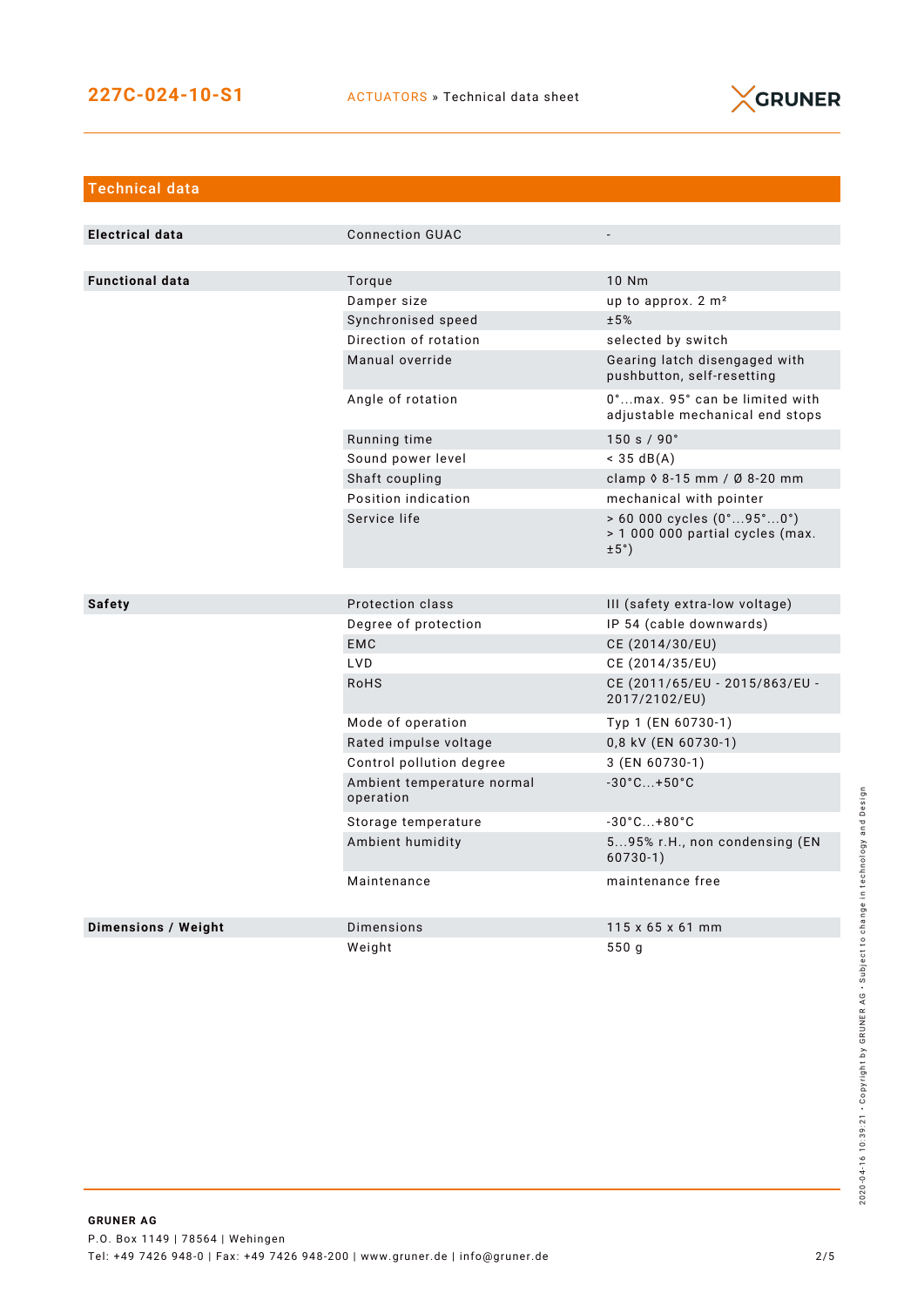

## Functionality / Properties

#### **Operating mode**

Connect power supply to wire 1+2 and a reference signal Y to wire 3 in range of (0)2...10 VDC, actuator drives to its specified position. The actual damper position (0...100%) is a feedback signal U on wire 4 for example to share with other actuators. The actuator is overload-proof, requires no limit switches and automatically stops, when the end stop is reached.

#### **Direct mounting**

Simple direct mounting on the damper shaft with a clamp, protection against rotating with enclosed anti-rotation lock or rather at intended attachment points.

#### **Manual override**

Manual override with selfresetting pushbutton possible (the gear is disengaged as long as the button is pressed).

#### **Signaling**

The integrated auxiliary switch is freely adjustable in the angle of 0 - 95°. There is activated corresponding to the adjusted angle. The damper position can be checked by the mechanicel pointer.

#### **Mode switch**

Mode switch with five positions at the housing:

2-10 R: rotary direction right 2-10 VDC 0-10 R: rotary direction right 0-10 VDC Adp: adaption 0-10 L: rotary direction left 0-10 VDC

2-10 R: rotary direction left 2-10 VDC

#### **Adaption drive**

- Actuator power off
- Setting the mechanical end stops
- Actuator power on
- Adaption enable
- Actuator drive to position 0
- Actuator drive to position 1
- Adaption disable, if desired angular range reached or rather if actuator reached endstop
- "Y" refers to the measured angular range

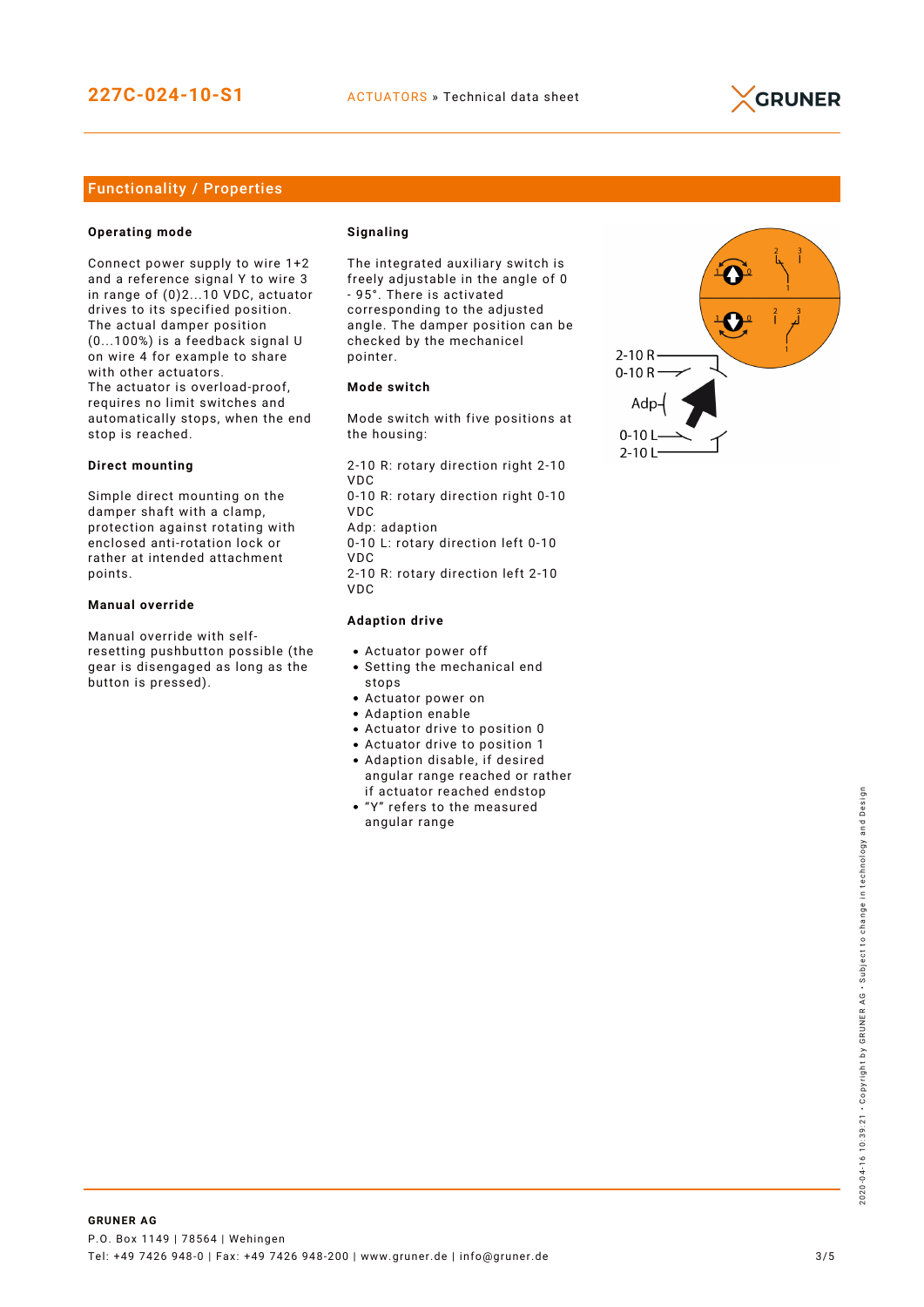

## Connector / Security Note





## **Safety remarks**

- Connect via safety isolation transformer!
- The device is not allowed to be used outside the specified field of application, especially in airplanes.
- It may only be installed by suitably trained personnel. Any legal regulations or regulations issued by authorities must be observed during assembly.
- The device may only be opened at the manufacturer´s site.
- The device is not allowed to be disposed of as household refuse. All locally valid regulations and requirements must be observed.
- When calculating the required torque, the specifications supplied by the damper manufacturer´s (crosssection, design, installation site), and the air flow conditions must be observed.